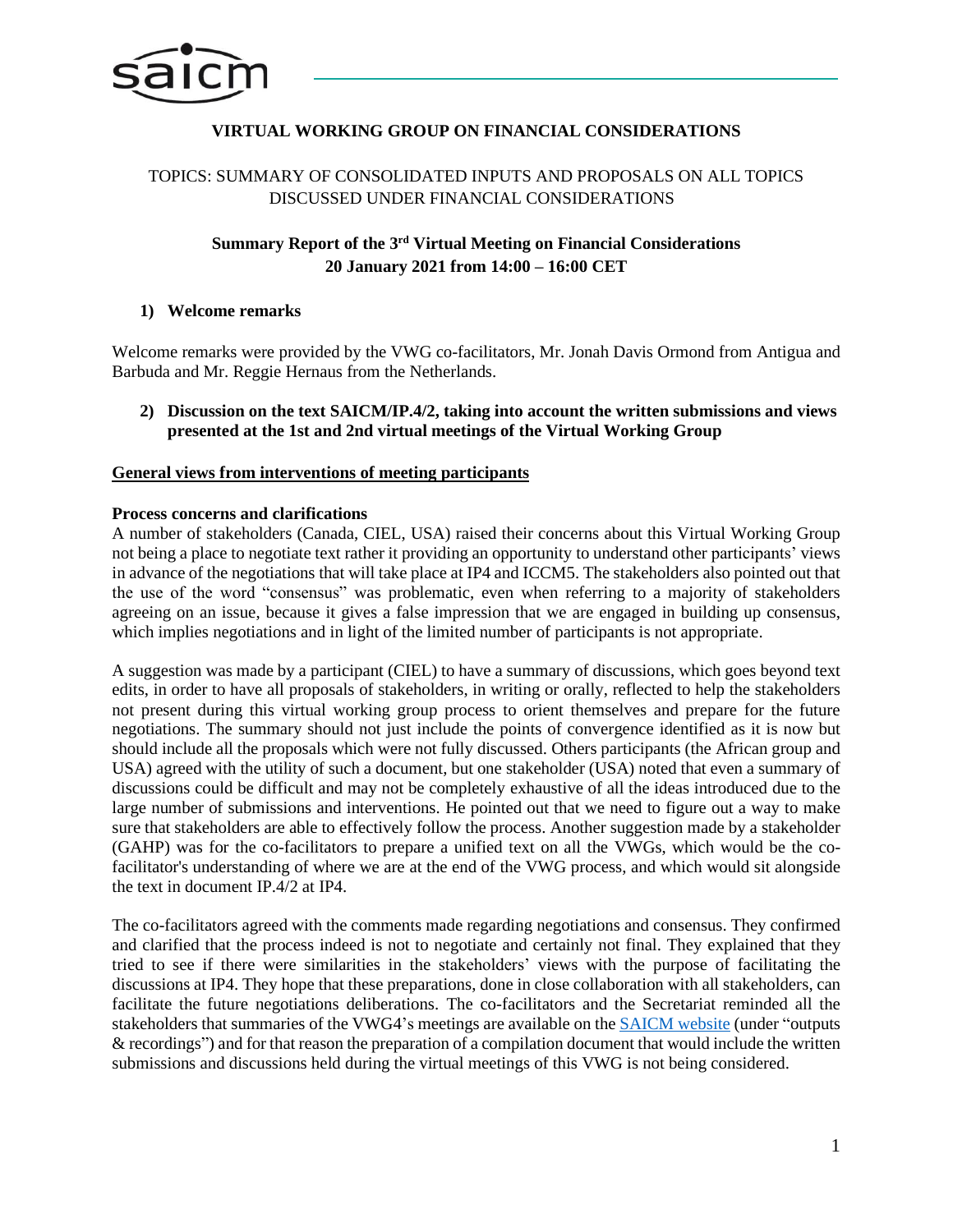# **I. Chapeau to section VII on financial considerations (page 14)**

The majority of the stakeholders, with the exception of one (USA), are generally supportive of the cofacilitator's proposal with some modifications.

A stakeholder (Canada) stressed out that the integrated approach to financing is fundamental to the whole idea of resource mobilization and is concerned that the proposed text may be recharacterizing it.

Some stakeholders (Canada, GAHP, UK, USA) showed their support to the addition of "technology transfer on mutually agreed terms" and pointed out that the commas should be edited to better reflect the idea that "mutually agreed terms" applies only to "technology transfer".

A stakeholder (Brazil) suggested replacing "the Strategic Approach and the sound management of chemicals and waste beyond 2020" by the "beyond 2020 framework", as seen by the others VWGs because no common ground was yet found on the future of SAICM.

Many stakeholders (the African group, EU and its member states, GAHP, ILO, ITUC, Norway, and UK) supported the reference to the 2030 agenda and the SDGs. Some participants (Brazil, EU and its member states, GAHP, and USA) proposed to include the reference to the 2030 agenda after the "beyond 2020 framework" or on "the Strategic Approach and the sound management of chemicals and waste beyond 2020", and one stakeholder (USA) disagreed with the inclusion of any reference to the 2030 agenda, explaining that its scope is beyond this body.

### **II. Clearinghouse mechanism to publicly track development aid (page 14)**

Some stakeholders (Canada, EU and its member states) expressed concerns about the feasibility of such a mechanism to track development aid or development assistance, as it is resource intensive. Other stakeholders (the African group, GAHP, ITUC, and Switzerland) noted that although the independent review of SAICM reported that a main reason for failure of meeting the 2020 goal was due to the lack of adequate and sufficient resources, the Secretariat's resources are also currently insufficient and such a problem must be resolved.

Two stakeholders (the African group and Nigeria) highlighted their wish to see "transparency" in terms of the resources needed, so it is clear for everyone that no progress can be done without financing. Nigeria asked for the clearing house mechanism to be clearly articulated under the targets and indicators.

An alternative for this paragraph suggested by one stakeholder (EU and its member states) would be to map funding sources, which would more feasible and would not overlap with the overall development assistance work. Another alternative supported by two stakeholders (Canada, EU and its member states) is for the CHM to "provide information".

GAHP pointed out that asking the Secretariat to track development aid would duplicate the ongoing work being done by the OECD's development assistance committee and GAHP to harmonize statistics on chemicals and waste's development financing. Where the Secretariat could have a value added, she pointed out, would be for the Secretariat to act as a broker to match initiatives that require funding with potential donors, in the same way that the UN Convention to Combat Desertification does it, for example.

## **III. Mainstreaming (page 15, Section A)**

*(i)* **Paragraph 6**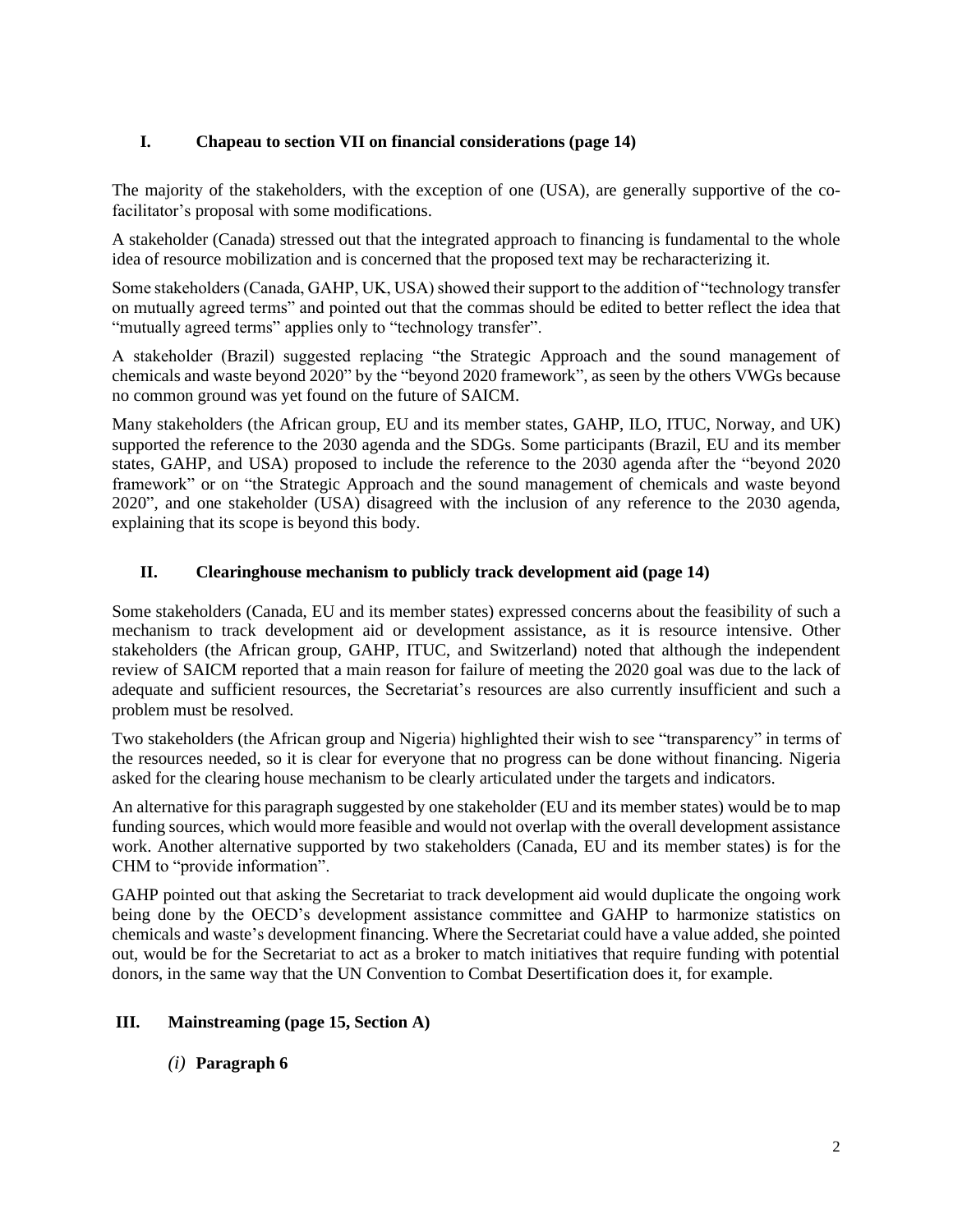Some stakeholders (the African group, GAHP) did not see the value of adding "governments should implement actions in accordance with their national laws, regulations and policy priorities", as it is what governments normally ought to do. A stakeholder (Iran) underlined that perhaps on some national laws and regulations, having an obligation to integrate the SMCW may not be feasible as financial resources, technical assistance and capacities are required in order to do so.

Some stakeholders (GAHP, UNEP) supported the replacement of "developing countries and countries with economies in transition" with "Low and Middle-income countries", which is another recognized category and terminology used by the OECD for official development assistance. While other stakeholders (African group, Brazil and Nigeria) wish to retain the reference to "developed and developing countries and economies in transition" for the reasons that when talking about mainstreaming, it should not be only the responsibility of the receiving/importing country but rather the producers' responsibilities, as well as the responsibilities of developed countries where these industries are located.

A stakeholder (GAHP) suggested simplifying the wordy sentence by simply saying ""Low and Middle Income Countries, the mainstreaming of their national chemicals and waste priorities into the development planning processes for funding as part of official development assistance (….)", which would make it clearer that it is just a statement of fact.

A suggestion was reiterated by a stakeholder (CIEL) for the Secretariat to implement the recommendation from the evaluation of the integrated approach, to make a formal request to donors to signal clearly, internally and externally, that the sound management of chemicals and waste are a fundamental component of development plans.

# *(ii)* **Paragraph 7**

Several stakeholders (African Group, EU/MS, GAHP) supported the wording "should mainstream" rather than "strive" for the reasons that it implies action and is consistent with the language used in the integrated approach. Nigeria suggested the verb "encourage" instead of both proposals to go beyond inviting the stakeholders and to actually encourage them to take concrete action.

Another suggestion raised by a stakeholder (GAHP) is to add a contextual sentence in this paragraph on the health impacts of chemical pollution, being particularly severe for vulnerable groups such as women, children and marginalized people, to help persuading development departments that chemicals and waste is also an issue of concern for them.

One stakeholder agreed with the suggestion of "high income countries" and proposed adding "other countries in a position to do so" to have a wider scope of possible donor countries (e.g China), whereas the EU and its member states suggested to replace it with "governments" in order to have a consistency with the previous paragraphs.

## **IV. Private sector involvement**

## *(i)* **Reporting on the small group**

- **a. Capacity building clearing house**
- **b. Private sector involvement**

The moderator of the small group that was established at the last virtual meeting of the VWG by the cofacilitators, ICCA, reported back on the process and the discussions carried out on the two areas given to the small group to deliberate on: the proposal on the capacity building clearinghouse and the possible commonalities in the current three paragraphs on private sector involvement. A [report](http://www.saicm.org/Portals/12/documents/meetings/VirtualWG/Finance/main_take_away_small_group_VWG4_7Dec2020-FINAL.pdf) of ICCA on the discussions of the small group provides the same information shared during this meeting.